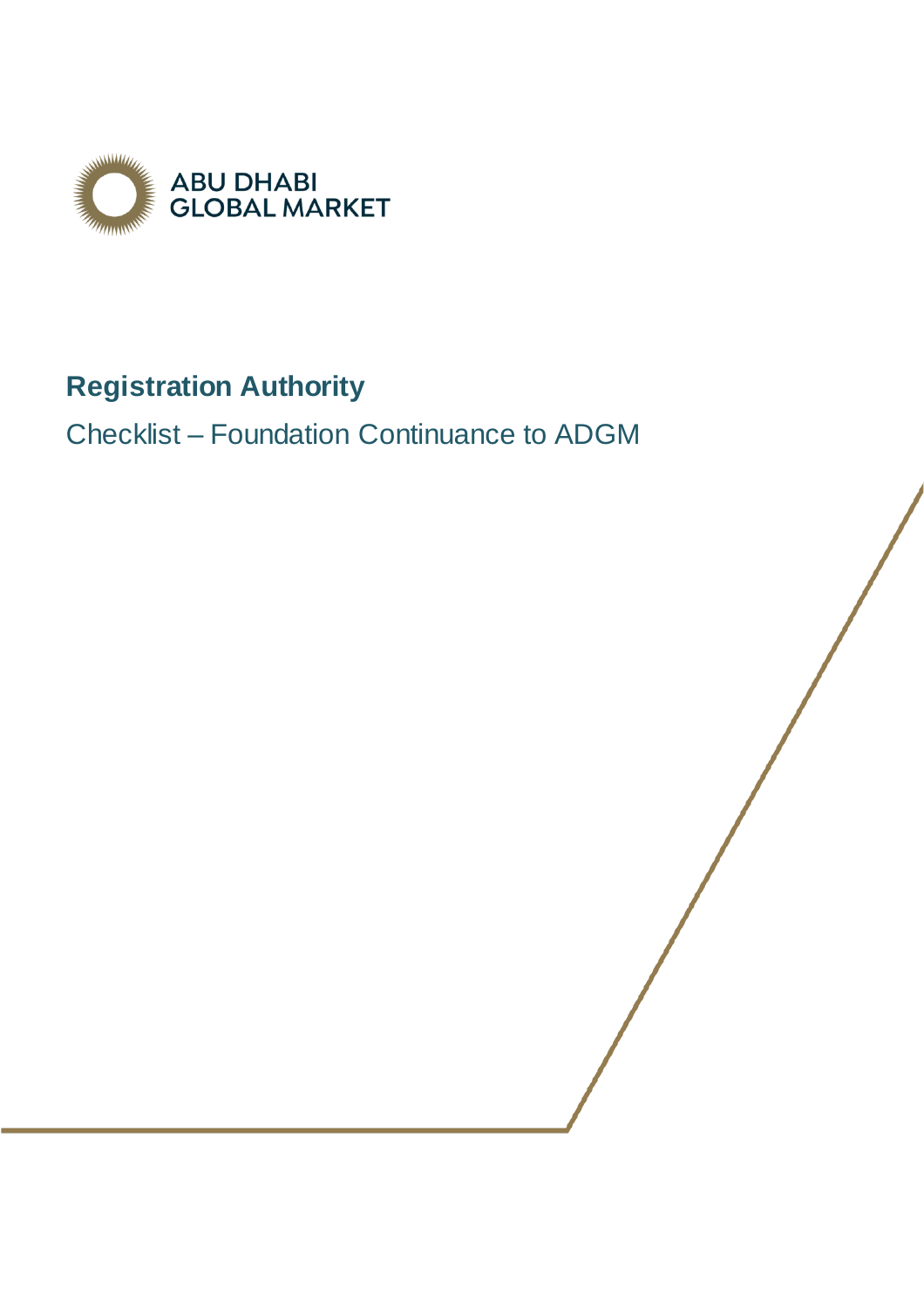## **CONTINUANCE OF FOUNDATION to ADGM – STANDARD REQUIREMENTS**

#### Requirements for Continuance

| <b>Standard Requirements</b>                                                                                                                                                                                                                                                                                                                                                                                                               | <b>Useful Links</b>            |
|--------------------------------------------------------------------------------------------------------------------------------------------------------------------------------------------------------------------------------------------------------------------------------------------------------------------------------------------------------------------------------------------------------------------------------------------|--------------------------------|
| <b>Legal Personality</b>                                                                                                                                                                                                                                                                                                                                                                                                                   | <b>Foundations Regulations</b> |
| Confirmation that the Foundation has legal personality in<br>the original jurisdiction. Noting that it is otherwise not<br>eligible for continuance to ADGM.                                                                                                                                                                                                                                                                               |                                |
| Declaration                                                                                                                                                                                                                                                                                                                                                                                                                                | <b>Foundations Regulations</b> |
| The following confirmations must be provided, noting that the<br>Foundation is not eligible for continuance to ADGM if any of<br>these statements are true.                                                                                                                                                                                                                                                                                |                                |
| Is Foundation applying for continuance within ADGM a<br>bankrupt; or in the process of being dissolved?<br>Has a receiver, manager or administrator (by whatever<br>name any such person is called) been appointed, whether<br>by a court or in some other manner, in respect of any<br>property of the applicant for continuance within the<br>ADGM?<br>Has any application been made to any court to<br>commence insolvency proceedings? |                                |
| Has any application been made to any court to approve<br>any arrangement with creditors; or appoint any liquidator,<br>receiver or manager?                                                                                                                                                                                                                                                                                                |                                |

### Details of Foundation in Original Jurisdiction

| <b>Standard Requirements</b>                                                                                                                                                                                                                                                                     | <b>Useful Links</b>            |
|--------------------------------------------------------------------------------------------------------------------------------------------------------------------------------------------------------------------------------------------------------------------------------------------------|--------------------------------|
| Certificate of Establishment of Foundation in Original Jurisdiction                                                                                                                                                                                                                              | <b>Foundations Regulations</b> |
| Recently certified as a true copy by one of the incumbent<br>$\qquad \qquad \blacksquare$<br>directors or company secretary, or registered agent, not<br>more than three months ago, foreign language documents<br>must be accompanied by certified legal translation to the<br>English language |                                |
| Evidence of legal personality in Original Jurisdiction                                                                                                                                                                                                                                           | <b>Foundations Regulations</b> |
| Evidence (such as legal opinion), satisfactory to the<br>Registrar, that the foundation has legal personality in its<br>current jurisdiction of registration.                                                                                                                                    |                                |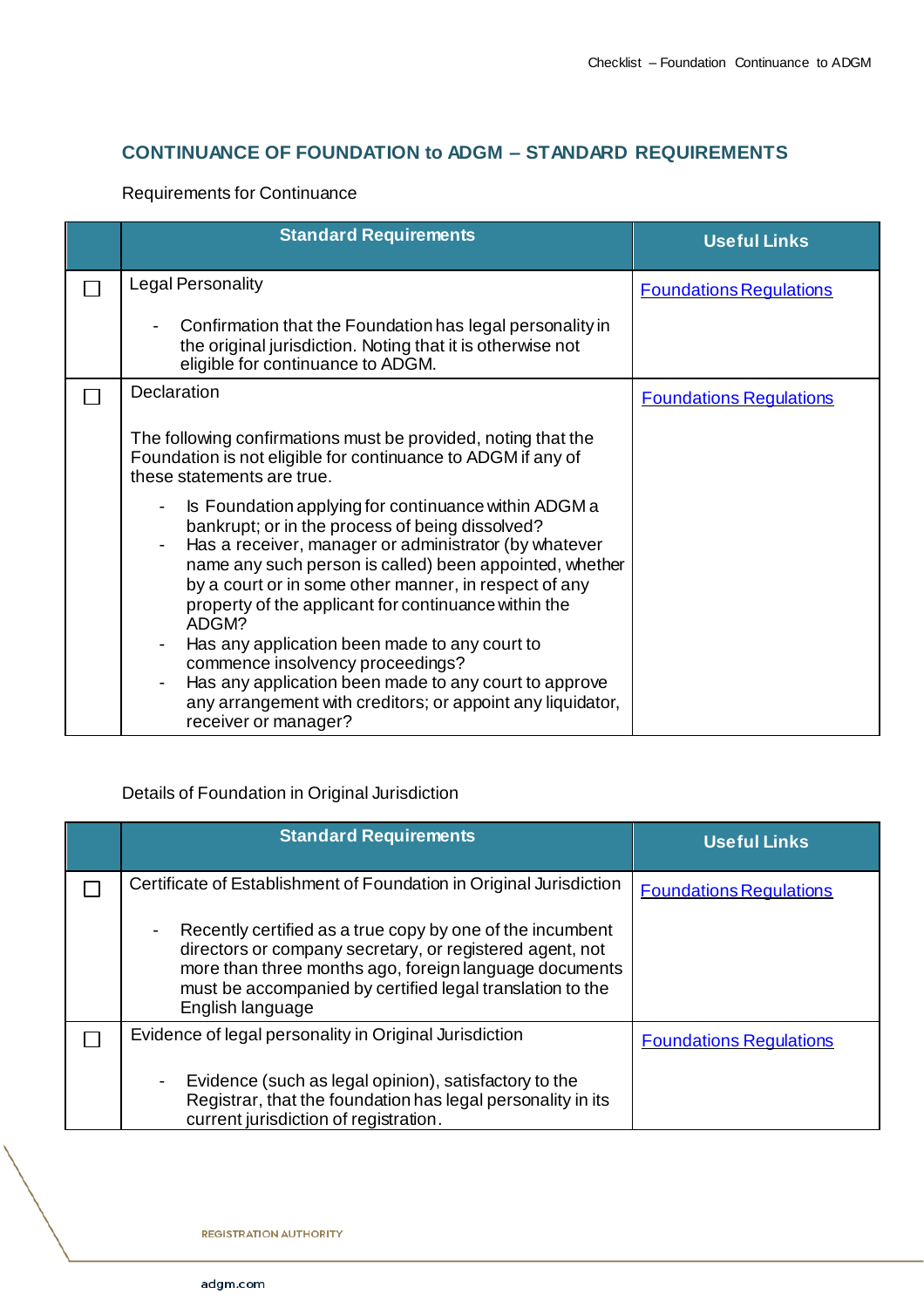| Recently certified as a true copy by one of the incumbent<br>directors or company secretary, or registered agent, not<br>more than three months ago, foreign language<br>documents must be accompanied by certified legal<br>translation to the English language                                                                                                                                                                                              |                                |
|---------------------------------------------------------------------------------------------------------------------------------------------------------------------------------------------------------------------------------------------------------------------------------------------------------------------------------------------------------------------------------------------------------------------------------------------------------------|--------------------------------|
| <b>Evidence of Authorisation</b>                                                                                                                                                                                                                                                                                                                                                                                                                              | <b>Foundations Regulations</b> |
| Evidence that migration is permitted under the law in<br>which the Foundation is established                                                                                                                                                                                                                                                                                                                                                                  |                                |
| <b>Declaration of Compliance</b>                                                                                                                                                                                                                                                                                                                                                                                                                              | <b>Foundations Regulations</b> |
| Declaration that the Foundation is in compliance with the<br><b>ADGM Foundations Regulations</b><br>Declaration of compliance signed by the applicant that all<br>requirements of the ADGM Foundations Regulations<br>relating to registration have been fulfilled                                                                                                                                                                                            |                                |
| Confirmation from the Registrar in Original Jurisdiction                                                                                                                                                                                                                                                                                                                                                                                                      | <b>Foundations Regulations</b> |
| confirmation that, on the date of registration, the<br>Foundation will cease to be established and registered<br>under the law of any place other than the Abu Dhabi<br><b>Global Market</b>                                                                                                                                                                                                                                                                  |                                |
| <b>Council's Certificate of Solvency</b>                                                                                                                                                                                                                                                                                                                                                                                                                      | <b>Foundations Requlations</b> |
| Council's Certificate stating that the foundation is solvent,<br>that there is no reasonable prospect of the foundation<br>becoming insolvent at the time of the application, and<br>there are no applications made to any court (a) to put the<br>foundation into liquidation, (b) to wind up the foundation,<br>(c) to have the foundation declared insolvent or (d) for the<br>appointment of a receiver in relation to any property of the<br>foundation. |                                |
| Foundation Charter from home jurisdiction                                                                                                                                                                                                                                                                                                                                                                                                                     |                                |
| a copy of the Foundation's existing Charter and, if<br>different, a copy of the amended Charter which will apply<br>immediately upon its registration in the Abu Dhabi Global<br>Market and which must comply with the ADGM<br><b>Foundations Regulations</b>                                                                                                                                                                                                 |                                |

### FOUNDATION (NON-EXEMPT) - Application Requirements

|  | <b>Standard Requirements</b> | Useful Links |
|--|------------------------------|--------------|
|--|------------------------------|--------------|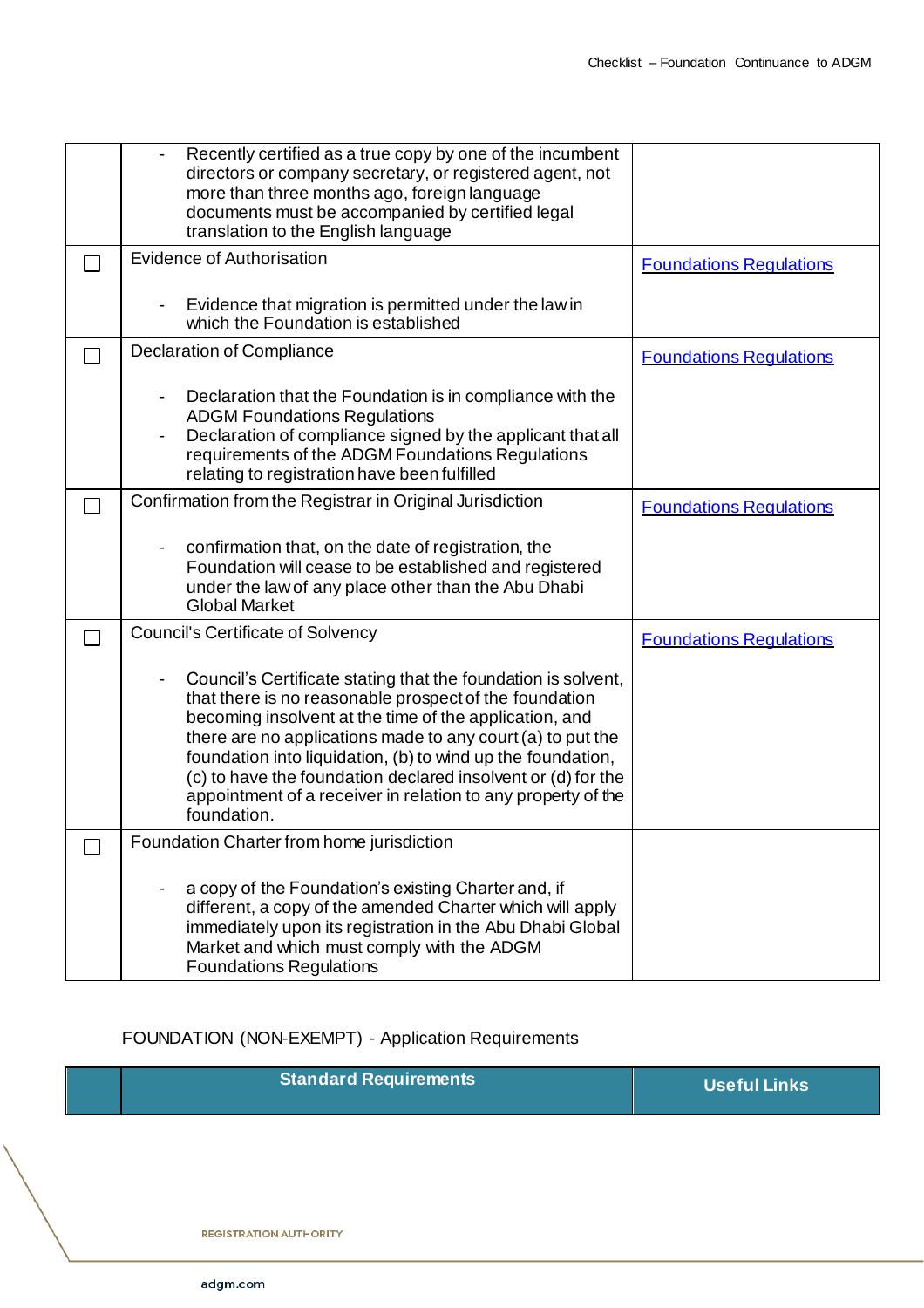|        | <b>Foundation Purpose Statement</b>                                                                                                                                                                                                                                                                                                                                                                                                                                                                                                                                                                           | <b>Foundation Application Process</b>            |
|--------|---------------------------------------------------------------------------------------------------------------------------------------------------------------------------------------------------------------------------------------------------------------------------------------------------------------------------------------------------------------------------------------------------------------------------------------------------------------------------------------------------------------------------------------------------------------------------------------------------------------|--------------------------------------------------|
|        | Please attach a statement from the applicant's company<br>service provider to clarify the purpose of registering the<br>foundation in ADGM, the objects of the foundation, the<br>assets to be held, relationship between the parties and<br>reasons for selecting the ADGM RA as a jurisdiction of<br>choice.<br>Documentary evidence of the target asset must be<br>provided in the form of commercial license copies, title<br>deed copies etc. (depending on the nature of the target<br>asset) foreign language documents must be accompanied<br>by certified legal translation to the English language) |                                                  |
|        | Choose a Foundation name.                                                                                                                                                                                                                                                                                                                                                                                                                                                                                                                                                                                     | www.registration.adgm.com                        |
|        | The name of a Foundation shall end with the word<br>"Foundation"<br>Search if the Foundation name is still available<br>Refer: Business and Company Name Rules                                                                                                                                                                                                                                                                                                                                                                                                                                                | <b>Business and Company Name</b><br><b>Rules</b> |
|        | <b>Foundation End Term</b>                                                                                                                                                                                                                                                                                                                                                                                                                                                                                                                                                                                    | <b>Foundations Regulations</b>                   |
|        | Please state the term for which the Foundation is<br>established, if any, or the details of any contingent event<br>which will trigger the dissolution of the Foundation.<br>A Foundation may be of unlimited duration subject to<br>section 40 of the Regulations                                                                                                                                                                                                                                                                                                                                            |                                                  |
| $\Box$ | Amount of initial asset (in USD)                                                                                                                                                                                                                                                                                                                                                                                                                                                                                                                                                                              | <b>Foundations Regulations</b>                   |
|        | Provide the initial asset of the foundation. The asset of the<br>foundation may comprise of tangible or intangible property.<br>In order to be registered by the Registrar, the Charter must<br>require the Foundation to have Initial Assets with a value of<br>100 US dollars or its equivalent in any other currency (as<br>per s13 of the Foundations Regulations)                                                                                                                                                                                                                                        |                                                  |
| $\Box$ | Select the accounting reference date/end of the fiscal year.<br>(standard: 31 December)                                                                                                                                                                                                                                                                                                                                                                                                                                                                                                                       |                                                  |
|        | <b>Foundation Charter</b>                                                                                                                                                                                                                                                                                                                                                                                                                                                                                                                                                                                     | <b>Foundation Application Process</b>            |
|        | Model Foundation Charter is available on the ADGM<br>website but this can be amended or bespoke charter<br>uploaded, provided the applicant can confirm that these are                                                                                                                                                                                                                                                                                                                                                                                                                                        |                                                  |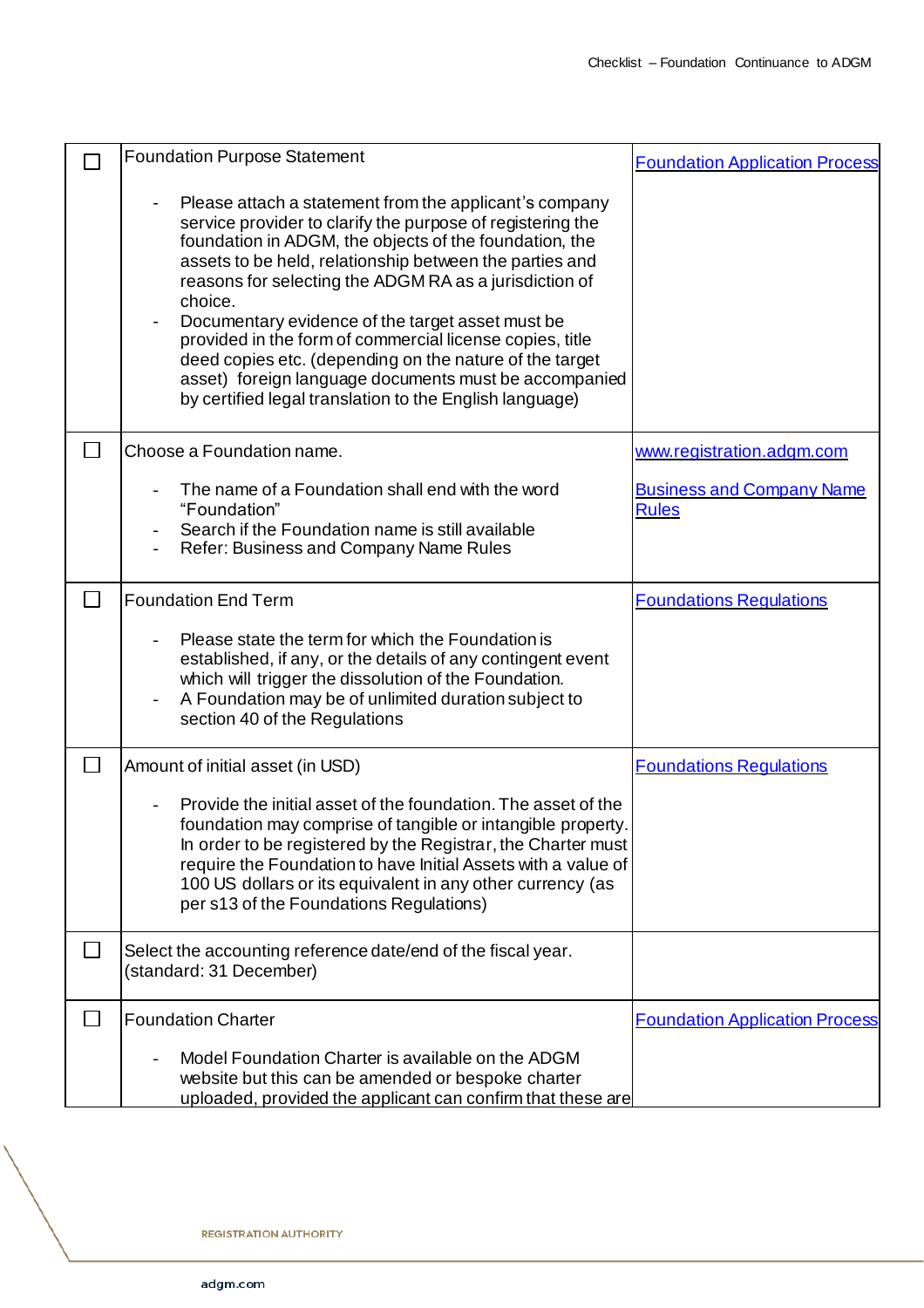|               | compliant with the ADGM Foundations Regulations and<br>subordinate legislation<br>Evidence of signing authority must be provided for body<br>corporate founders as described in the founders section                                                                                                                                                                                                                                                                                                                                 |                                                                                                                                                 |
|---------------|--------------------------------------------------------------------------------------------------------------------------------------------------------------------------------------------------------------------------------------------------------------------------------------------------------------------------------------------------------------------------------------------------------------------------------------------------------------------------------------------------------------------------------------|-------------------------------------------------------------------------------------------------------------------------------------------------|
| $\mathcal{L}$ | Foundation By-Laws<br>Model Foundation By-Laws are available on the ADGM<br>website but this can be amended or bespoke By-Laws<br>uploaded, provided the applicant can confirm that these<br>are compliant with the ADGM Foundations Regulations<br>and subordinate legislation<br>This will not be subject to public disclosure but is required<br>as a supporting document for the ADGM RA review<br>process<br>Evidence of signing authority must be provided for body<br>corporate founders as described in the founders section | <b>Foundation Application</b><br><b>Process</b>                                                                                                 |
| $\Box$        | <b>Registered Office Address</b><br>Consent Letter for registered office address provision<br>from ADGM registered Company Service Provider<br>(template available on the ADGM website)                                                                                                                                                                                                                                                                                                                                              | <b>Foundation Application</b><br><b>Process</b>                                                                                                 |
| $\Box$        | <b>Company Service Provider Appointment</b><br>Under ADGM's CSP Framework, setting up and<br>maintaining a non-exempt foundation requires an ADGM<br>licensed Company Service Provider.<br>Company Service Provider - Appointment Form -<br>Foundations duly executed by the applicant and the<br>appointed Company Service Provider<br>Company Service Provider must be in good standing                                                                                                                                            | <b>List of ADGM Registered</b><br><b>Company Service Providers</b><br><b>Guidance and Resources for</b><br><b>SPV<sub>s</sub></b>               |
|               | <b>Authorised Signatories</b><br>Must be individual<br>At least one individual<br>At least one of the appointed signatories must be a UAE<br>national, GCC national or hold a valid UAE residence<br>visa. (Individuals who never entered the UAE cannot be<br>appointed as authorised signatories because security<br>clearance from the immigration authorities cannot be<br>processed).<br><b>Individual</b><br><b>Personal Details</b>                                                                                           | <b>Foundation Application</b><br><b>Process</b><br><b>Nominee Arrangement</b><br><b>Confirmation Form - Role</b><br>Holder - Nominee Foundation |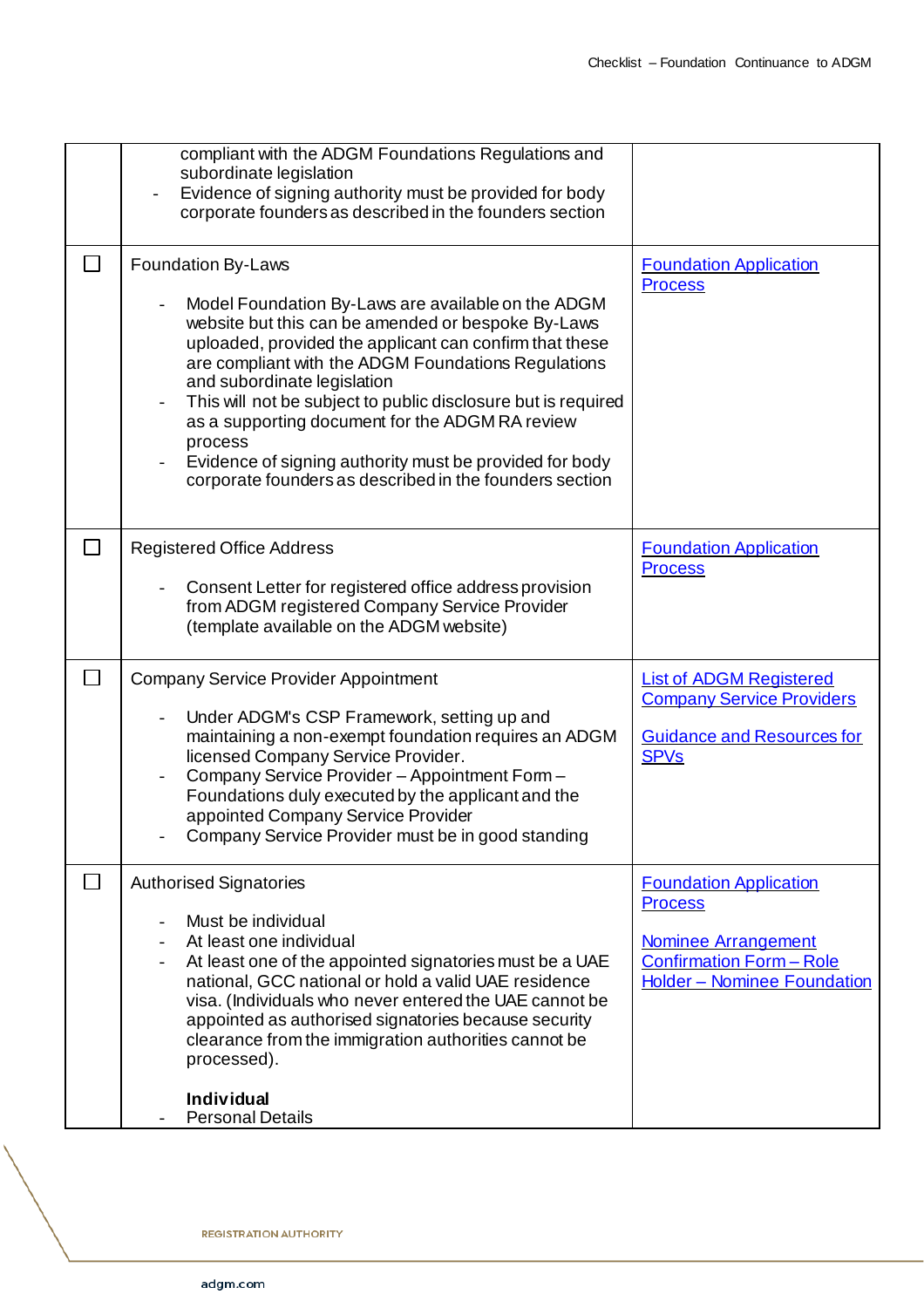|                          | <b>Service Address</b><br>Passport copies of all current and past nationalities<br>Emirates ID (applicable to UAE nationals)<br>Evidence of Appointment (this is the resolution for<br>incorporation signed by all founding members, which<br>includes the appointment of the authorised signatories -<br>template is available on the ADGM website)<br><b>Nominee Arrangement Confirmation Form</b><br>Required if any of the signatories holds the role on behalf<br>of someone else (if no nominee arrangement is in place,<br>this form is not required)<br>Form is available on the ADGM website<br>Upload completed and signed form to the Supporting<br>Documents section of the online application form along<br>with passport copy of the person on whose behalf the<br>nominee is acting |                                                                                                                                                        |
|--------------------------|----------------------------------------------------------------------------------------------------------------------------------------------------------------------------------------------------------------------------------------------------------------------------------------------------------------------------------------------------------------------------------------------------------------------------------------------------------------------------------------------------------------------------------------------------------------------------------------------------------------------------------------------------------------------------------------------------------------------------------------------------------------------------------------------------|--------------------------------------------------------------------------------------------------------------------------------------------------------|
| $\overline{\phantom{a}}$ | <b>Foundation Council Members</b><br>At least two council members must be appointed<br>Can be individual or Body Corporate<br>A Council Member cannot be the same as a Guardian<br>and vice versa<br>A Council member can be the same person as a Founder<br><b>Individual</b><br><b>Personal Details</b><br><b>Service Address</b><br><b>Residential Address</b><br>Passport copies of all current and past nationalities<br>Proof of Residential Address (not more than 3 months<br>$\overline{\phantom{a}}$<br>old, in the English language)<br>Evidence of Appointment (this is the resolution signed by<br>the founder(s), which includes the appointment of the<br>council members - template is available on the ADGM<br>website)                                                           | <b>Foundation Application</b><br><b>Process</b><br><b>Nominee Arrangement</b><br><b>Confirmation Form - Role</b><br><b>Holder - Nominee Foundation</b> |
|                          | <b>Body Corporate</b><br><b>Entity Details</b><br><b>Registered Office Address</b><br>Certificate of Incorporation/Registration (foreign language<br>documents must be accompanied by certified legal<br>translation to the English language)<br>Register of members recently certified as a true copy by<br>one of the incumbent directors or company secretary, or<br>registered agent, not more than three months ago, foreign<br>language documents must be accompanied by certified<br>legal translation to the English language<br>Register of directors (recently certified as a true copy by<br>one of the incumbent directors or company secretary, or                                                                                                                                    |                                                                                                                                                        |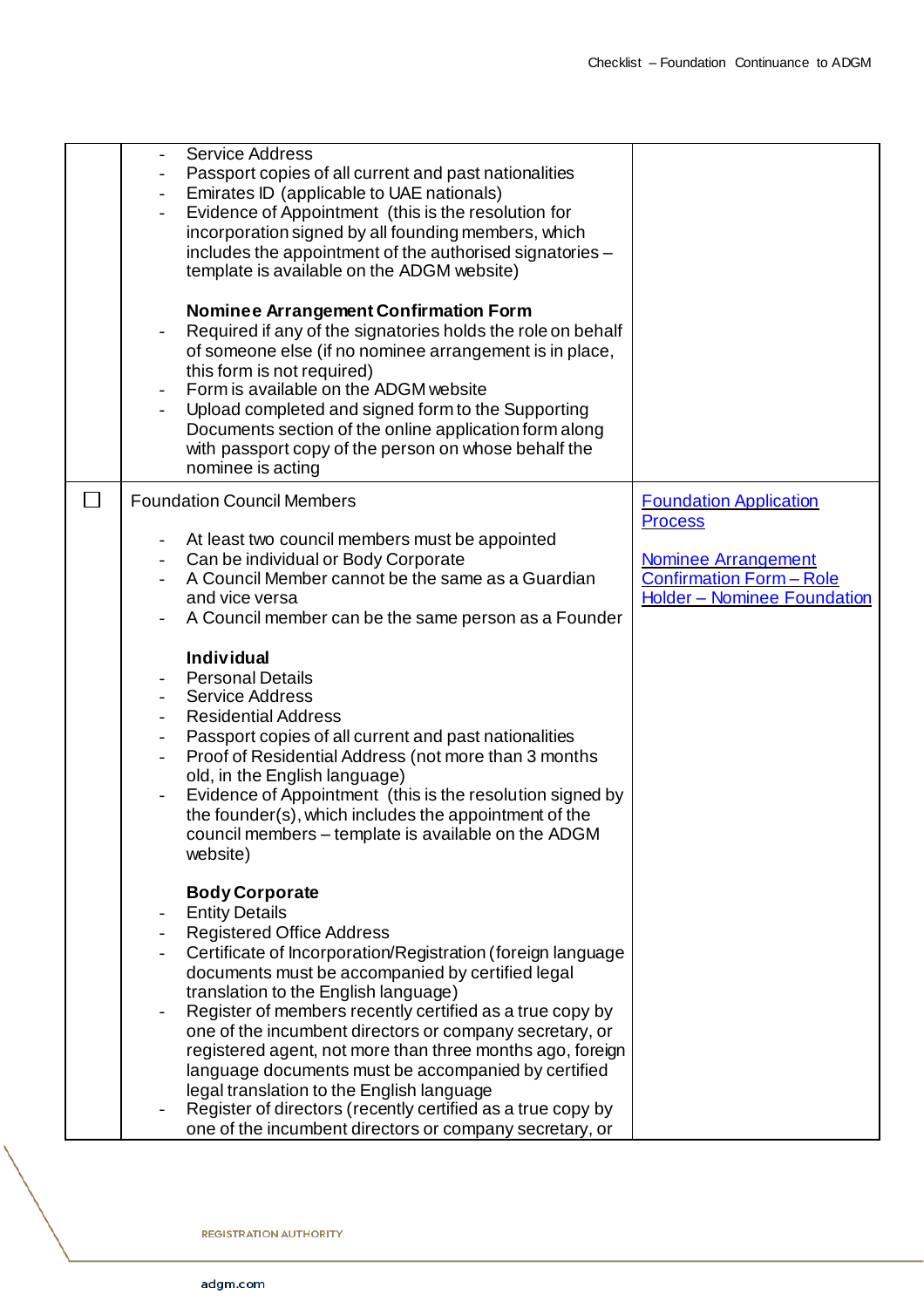|               | registered agent, not more than three months ago, foreign<br>language documents must be accompanied by certified<br>legal translation to the English language)<br>Evidence of Appointment (this is the resolution signed by<br>the founders, which includes the appointment of the<br>council members - template is available on the ADGM<br>website)<br><b>Nominee Arrangement Confirmation Form</b><br>Confirm if any of the council members holds the role on<br>behalf of someone else by filling up this form (if no<br>nominee arrangement is in place, this form is not<br>required)<br>Form is available on the ADGM website<br>Upload completed and signed form to the Supporting<br>Documents section of the online application form along<br>with passport copy of the person on whose behalf the<br>nominee is acting |                                                                                                                  |
|---------------|-----------------------------------------------------------------------------------------------------------------------------------------------------------------------------------------------------------------------------------------------------------------------------------------------------------------------------------------------------------------------------------------------------------------------------------------------------------------------------------------------------------------------------------------------------------------------------------------------------------------------------------------------------------------------------------------------------------------------------------------------------------------------------------------------------------------------------------|------------------------------------------------------------------------------------------------------------------|
| $\mathcal{L}$ | Founder<br>At least 1 founder must be appointed<br>Can be individual or Body Corporate                                                                                                                                                                                                                                                                                                                                                                                                                                                                                                                                                                                                                                                                                                                                            | <b>Foundation Application</b><br><b>Process</b><br><b>Nominee Arrangement</b><br><b>Confirmation Form - Role</b> |
|               | <b>Individual</b><br><b>Personal Details</b><br><b>Service Address</b><br><b>Residential Address</b><br>Passport copies of all current and past nationalities<br>$\overline{\phantom{a}}$<br>Proof of Residential Address (not more than 3 months<br>$\blacksquare$<br>old, in the English language)<br>Evidence of Appointment (this is the resolution signed by<br>the founder(s), or the Foundation Charter (signed by the<br>Founder)                                                                                                                                                                                                                                                                                                                                                                                         | <b>Holder - Nominee Foundation</b>                                                                               |
|               | <b>Body Corporate</b><br><b>Entity Details</b><br><b>Registered Office Address</b><br>Certificate of Incorporation/Registration (foreign language<br>documents must be accompanied by certified legal<br>translation to the English language)<br>Register of members recently (certified as a true copy by<br>one of the incumbent directors or company secretary, or<br>registered agent, not more than three months ago, foreign<br>language documents must be accompanied by certified<br>legal translation to the English language)<br>Register of directors (recently certified as a true copy by<br>one of the incumbent directors or company secretary, or<br>registered agent, not more than three months ago, foreign                                                                                                    |                                                                                                                  |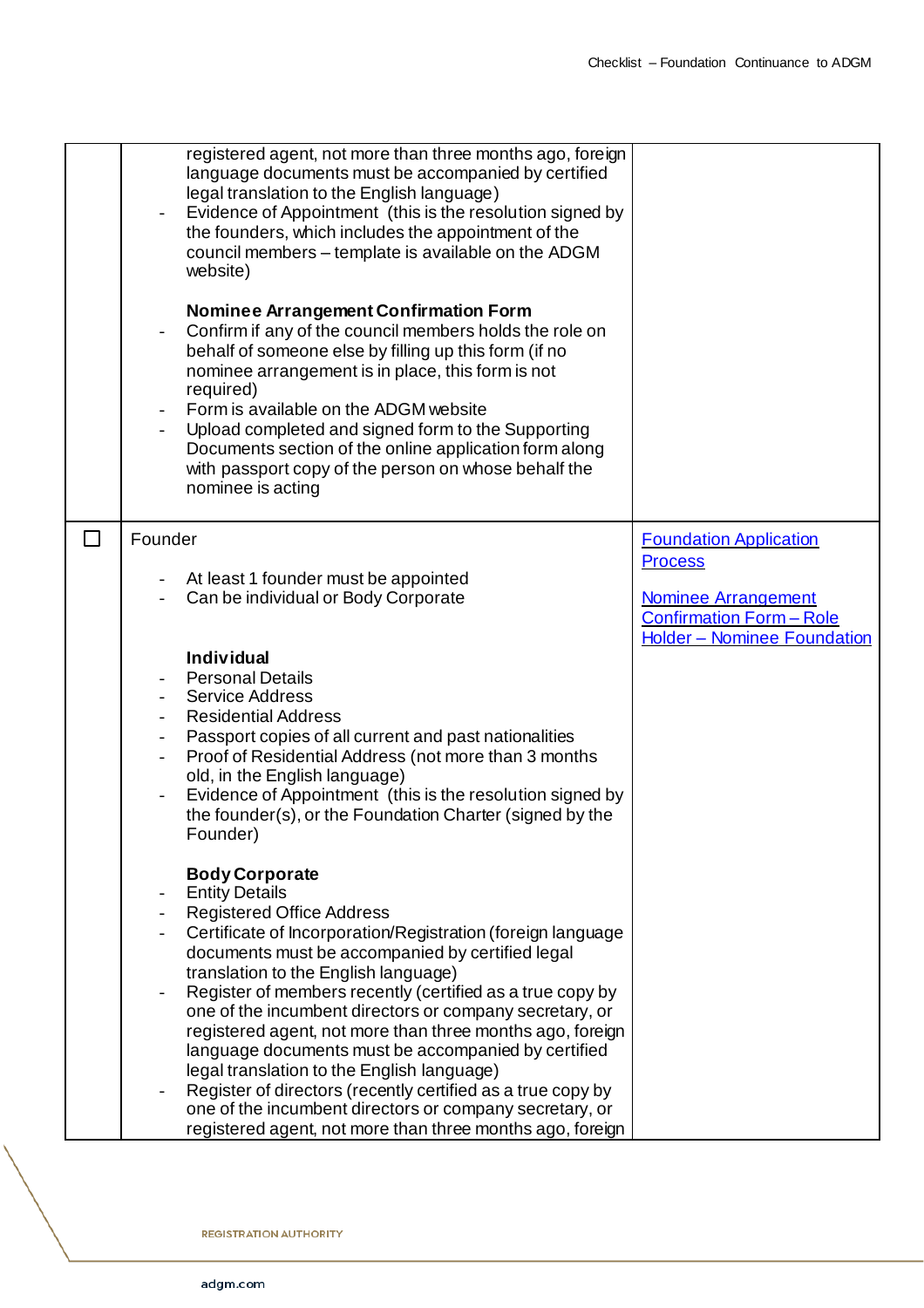|              | language documents must be accompanied by certified<br>legal translation to the English language)<br>Evidence of Appointment (this is the resolution signed by<br>the founder(s), or the Foundation Charter (signed by the<br>Founder)<br>Nominee Arrangement Confirmation Form<br>Confirm if any of the founders holds the role on behalf of<br>someone else by filling up this form (if no nominee<br>arrangement is in place, this form is not required)<br>Form is available on the ADGM website<br>Upload completed and signed form to the Supporting<br>Documents section of the online application form along<br>with passport copy of the person on whose behalf the<br>nominee is acting |                                                                                                                                                 |
|--------------|---------------------------------------------------------------------------------------------------------------------------------------------------------------------------------------------------------------------------------------------------------------------------------------------------------------------------------------------------------------------------------------------------------------------------------------------------------------------------------------------------------------------------------------------------------------------------------------------------------------------------------------------------------------------------------------------------|-------------------------------------------------------------------------------------------------------------------------------------------------|
| $\mathsf{L}$ | Guardian (optional appointment)<br>Appointment of a Guardian is optional if any Founder is<br>alive. Upon the death of the last standing Founder,<br>appointment of the Guardian becomes compulsory.<br>A Guardian can be the same person as a founder or a<br>beneficiary, but a sole beneficiary may not be appointed<br>as a Guardian i.e. If there is only 1 active Beneficiary, that<br>same person cannot be a Guardian.<br>Can be individual or Body Corporate                                                                                                                                                                                                                             | <b>Foundation Application</b><br><b>Process</b><br><b>Nominee Arrangement</b><br><b>Confirmation Form - Role</b><br>Holder - Nominee Foundation |
|              | <b>Individual</b><br><b>Personal Details</b><br><b>Service Address</b><br><b>Residential Address</b><br>Passport copies of all current and past nationalities<br>$\overline{\phantom{a}}$<br>Proof of Residential Address (not more than 3 months<br>old, in the English language)<br>Evidence of Appointment (this is the resolution signed by<br>the founder(s), which includes the appointment of the<br>Guardian(s) – template is available on the ADGM<br>website)                                                                                                                                                                                                                           |                                                                                                                                                 |
|              | <b>Body Corporate</b><br><b>Entity Details</b><br>$\qquad \qquad -$<br><b>Registered Office Address</b><br>Certificate of Incorporation/Registration (foreign language<br>documents must be accompanied by certified legal<br>translation to the English language)<br>Register of members recently (certified as a true copy by<br>one of the incumbent directors or company secretary, or<br>registered agent, not more than three months ago, foreign<br>language documents must be accompanied by certified<br>legal translation to the English language)                                                                                                                                      |                                                                                                                                                 |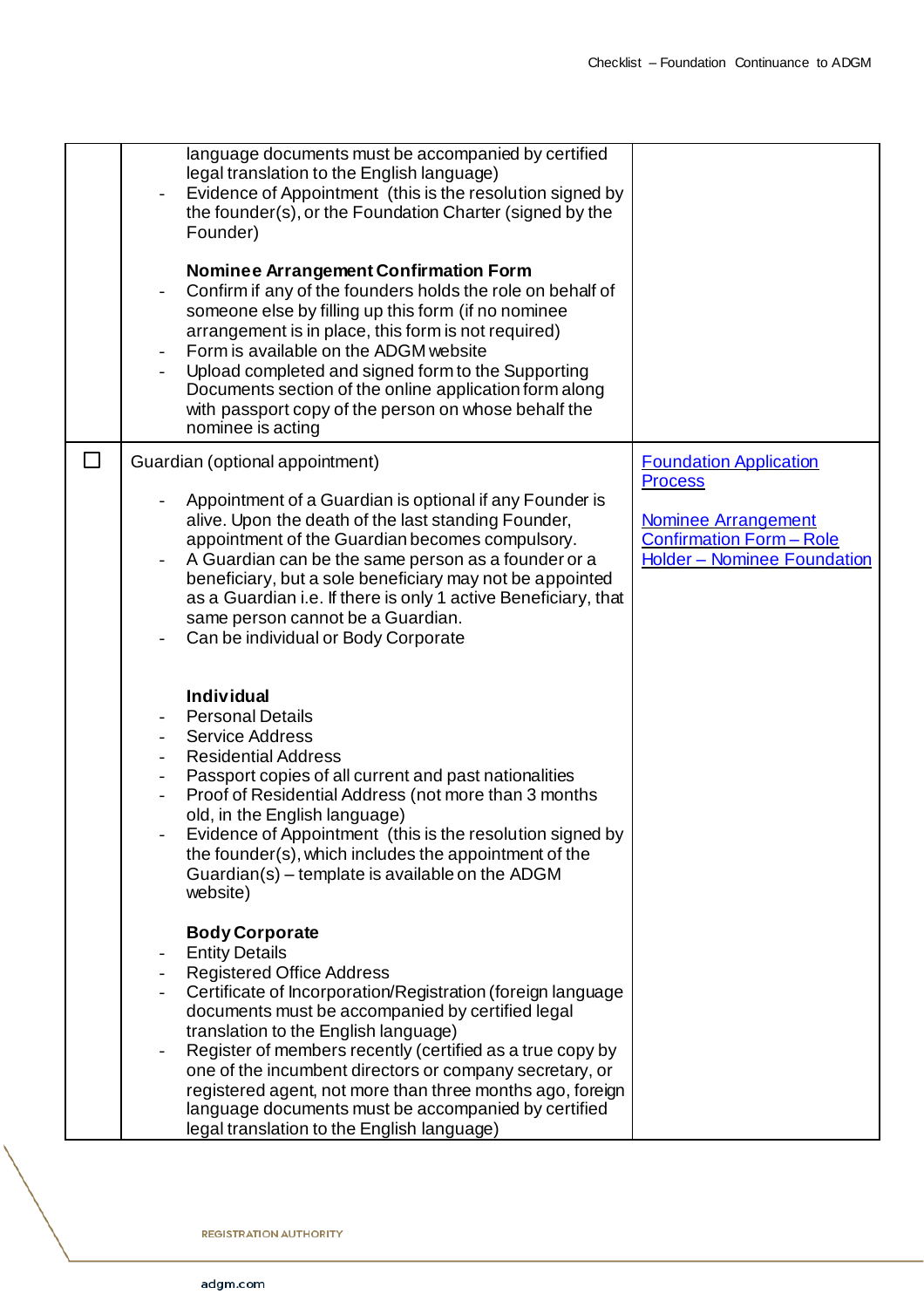| Register of directors (recently certified as a true copy by<br>one of the incumbent directors or company secretary, or<br>registered agent, not more than three months ago, foreign<br>language documents must be accompanied by certified<br>legal translation to the English language)<br>Evidence of Appointment (this is the resolution signed by<br>the founder(s), which includes the appointment of the<br>Guardian(s) - template is available on the ADGM<br>website) |                                                                                                                |
|-------------------------------------------------------------------------------------------------------------------------------------------------------------------------------------------------------------------------------------------------------------------------------------------------------------------------------------------------------------------------------------------------------------------------------------------------------------------------------|----------------------------------------------------------------------------------------------------------------|
| <b>Nominee Arrangement Confirmation Form</b><br>Confirm if any of the Guardians holds the role on behalf of<br>someone else by filling up this form (if no nominee<br>arrangement is in place, this form is not required)<br>Form is available on the ADGM website<br>Upload completed and signed form to the Supporting<br>Documents section of the online application form along<br>with passport copy of the person on whose behalf the<br>nominee is acting               |                                                                                                                |
| Designee (optional appointment)                                                                                                                                                                                                                                                                                                                                                                                                                                               | <b>Foundation Application</b>                                                                                  |
| Appointment of a Designee is compulsory only if a<br>Beneficiary is not nominated by the Foundation.<br>Can be individual or Body Corporate                                                                                                                                                                                                                                                                                                                                   | <b>Process</b><br><b>Nominee Arrangement</b><br><b>Confirmation Form - Role</b><br>Holder - Nominee Foundation |
| <b>Individual</b><br><b>Personal Details</b><br><b>Service Address</b><br><b>Residential Address</b><br>Passport copies of all current and past nationalities<br>Proof of Residential Address (not more than 3 months<br>old, in the English language)<br>Evidence of Appointment (this is the resolution signed by<br>the founder(s), which includes the appointment of the<br>council members - template is available on the ADGM<br>website)                               |                                                                                                                |
| <b>Body Corporate</b><br><b>Entity Details</b><br><b>Registered Office Address</b><br>Certificate of Incorporation/Registration (foreign language<br>documents must be accompanied by certified legal<br>translation to the English language)<br>Register of members recently (certified as a true copy by<br>one of the incumbent directors or company secretary, or<br>registered agent, not more than three months ago, foreign                                            |                                                                                                                |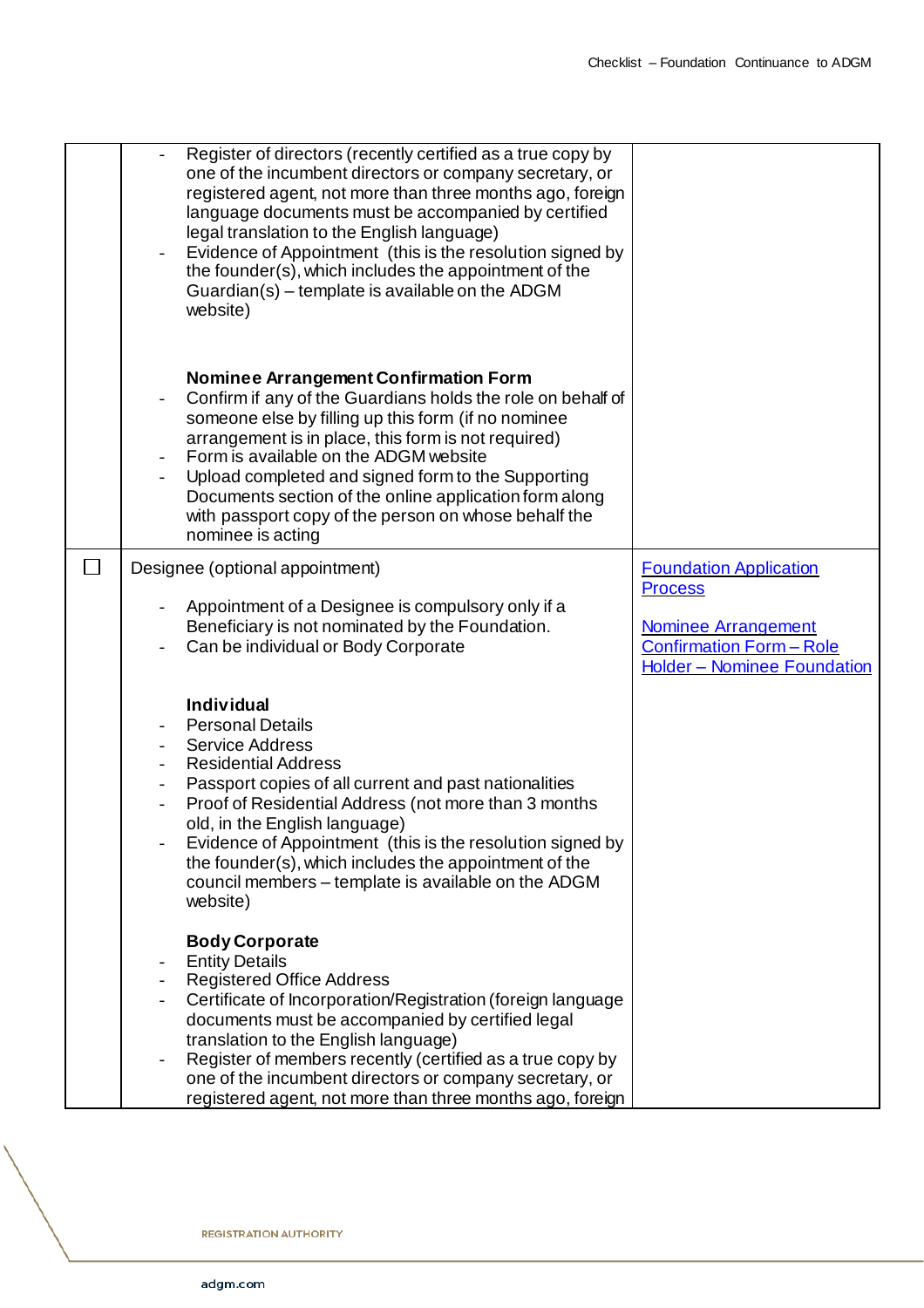|        | language documents must be accompanied by certified<br>legal translation to the English language)<br>Register of directors (recently certified as a true copy by<br>one of the incumbent directors or company secretary, or<br>registered agent, not more than three months ago, foreign<br>language documents must be accompanied by certified<br>legal translation to the English language)<br>Evidence of Appointment (this is the resolution signed by<br>the founder(s), which includes the appointment of the<br>designee – template is available on the ADGM website)                                                                                      |                                                               |
|--------|-------------------------------------------------------------------------------------------------------------------------------------------------------------------------------------------------------------------------------------------------------------------------------------------------------------------------------------------------------------------------------------------------------------------------------------------------------------------------------------------------------------------------------------------------------------------------------------------------------------------------------------------------------------------|---------------------------------------------------------------|
|        | <b>Nominee Arrangement Confirmation Form</b><br>Confirm if any of the designee(s) holds the role on behalf<br>of someone else by filling up this form (if no nominee<br>arrangement is in place, this form is not required)<br>Form is available on the ADGM website<br>Upload completed and signed form to the Supporting<br>Documents section of the online application form along<br>with passport copy of the person on whose behalf the<br>nominee is acting                                                                                                                                                                                                 |                                                               |
| $\Box$ | Ultimate Beneficial Owners (including Beneficiaries details, if<br>Beneficiaries are named in the By-Laws)                                                                                                                                                                                                                                                                                                                                                                                                                                                                                                                                                        | <b>Beneficial Ownership and</b><br><b>Control Regulations</b> |
|        | Please refer to the ADGM Beneficial Ownership and<br>Control Regulations, Meaning of beneficial owner:<br>foundations or similar arrangements<br>Can be individual or Body Corporate<br>Document of Beneficial Ownership Distribution (this can<br>be the foundation's group chart)                                                                                                                                                                                                                                                                                                                                                                               | Guidance - Beneficial<br><b>Ownership and Control</b>         |
|        | <b>Individual</b><br><b>Personal Details</b><br>Service Address<br>Passport copies of all current and past nationalities                                                                                                                                                                                                                                                                                                                                                                                                                                                                                                                                          |                                                               |
|        | <b>Body Corporate</b><br><b>Entity Details</b><br><b>Registered Office Address</b><br>Certificate of Incorporation/Registration (foreign language<br>documents must be accompanied by certified legal<br>translation to the English language)<br>Register of members recently (certified as a true copy by<br>one of the incumbent directors or company secretary, or<br>registered agent, not more than three months ago, foreign<br>language documents must be accompanied by certified<br>legal translation to the English language)<br>Register of directors (recently certified as a true copy by<br>one of the incumbent directors or company secretary, or |                                                               |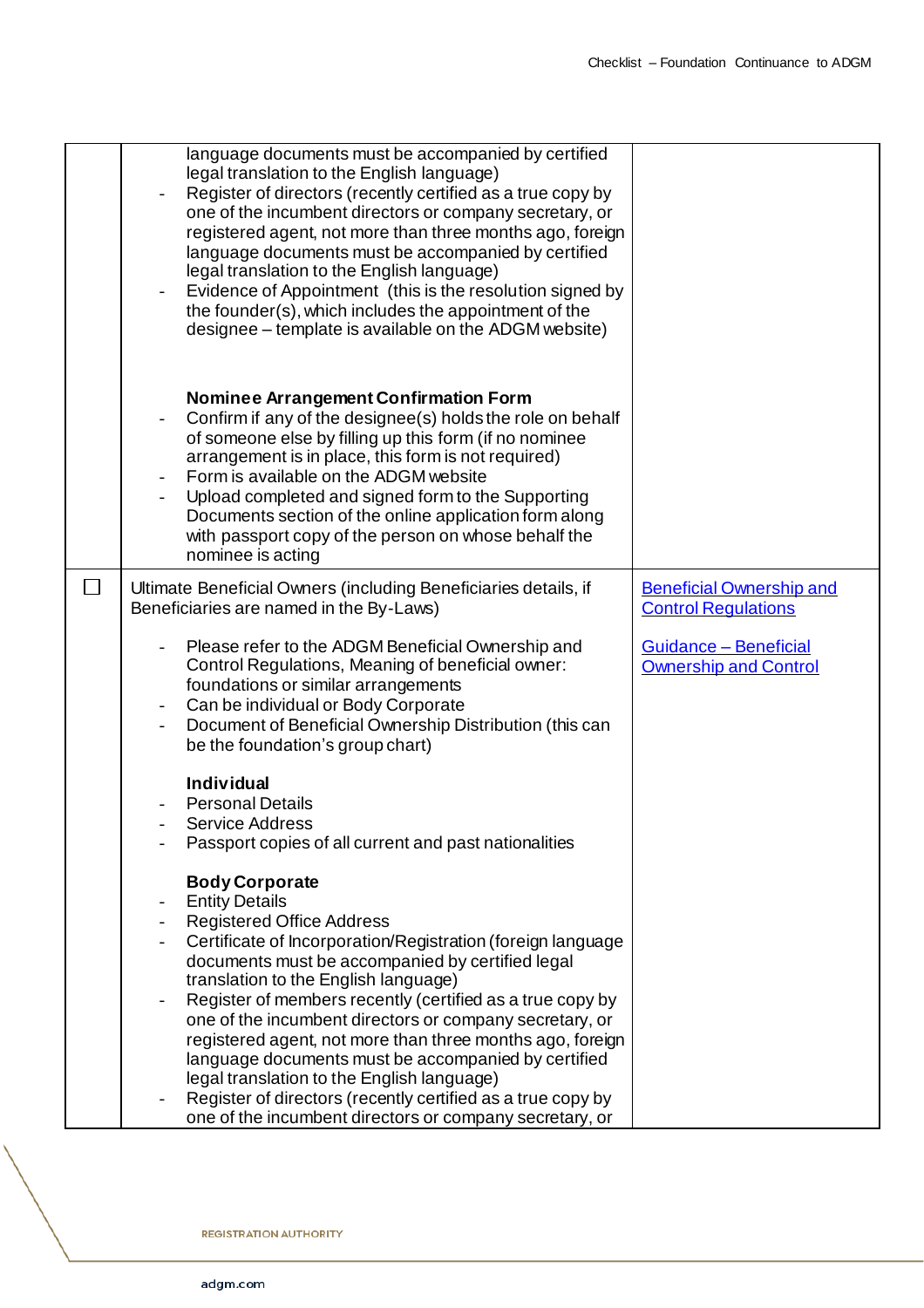| registered agent, not more than three months ago, foreign<br>language documents must be accompanied by certified<br>legal translation to the English language)                                                                                                                                                                                                                                    |                                                     |
|---------------------------------------------------------------------------------------------------------------------------------------------------------------------------------------------------------------------------------------------------------------------------------------------------------------------------------------------------------------------------------------------------|-----------------------------------------------------|
| <b>Nominee Arrangement Confirmation Form</b>                                                                                                                                                                                                                                                                                                                                                      |                                                     |
| Required if any of the foundation members holds the role<br>on behalf of someone else (if no nominee arrangement is<br>in place, this form is not required)<br>Form is available on the ADGM website<br>Upload completed and signed form to the Supporting<br>Documents section of the online application form along<br>with passport copy of the person on whose behalf the<br>nominee is acting |                                                     |
| Data Protection and Data Protection Contact Person                                                                                                                                                                                                                                                                                                                                                | <b>Guidance - Data Protection</b>                   |
| Must provide details of the contact person<br>Complete all applicable questions<br><b>Refer: Data Protection Guidance Note</b>                                                                                                                                                                                                                                                                    |                                                     |
| <b>DP Contact Person</b><br><b>Personal Details</b><br>Service Address and contact details                                                                                                                                                                                                                                                                                                        |                                                     |
| Source of wealth Declaration Form<br>With relevant supporting documents may be requested by<br>the ADGM RA depending on the risk rating attributed to<br>the application form                                                                                                                                                                                                                     | <b>Sources of Wealth</b><br><b>Declaration Form</b> |

## **FOUNDATION (NON-EXEMPT) – FEES FOR CONTINUANCE TO ADGM**

| <b>Description</b>                                                                                                                                                                                                              | <b>Amount</b>  |
|---------------------------------------------------------------------------------------------------------------------------------------------------------------------------------------------------------------------------------|----------------|
| Continuation to ADGM                                                                                                                                                                                                            | <b>USD 500</b> |
| <b>Data Protection</b>                                                                                                                                                                                                          | <b>USD 300</b> |
| <b>Total</b>                                                                                                                                                                                                                    | <b>USD 800</b> |
| Please note that the above fees are excluding the following:<br><b>Company Service Provider Fees</b><br>Fees for provision of registered office address from the<br>$\overline{\phantom{0}}$<br><b>Company Service Provider</b> |                |